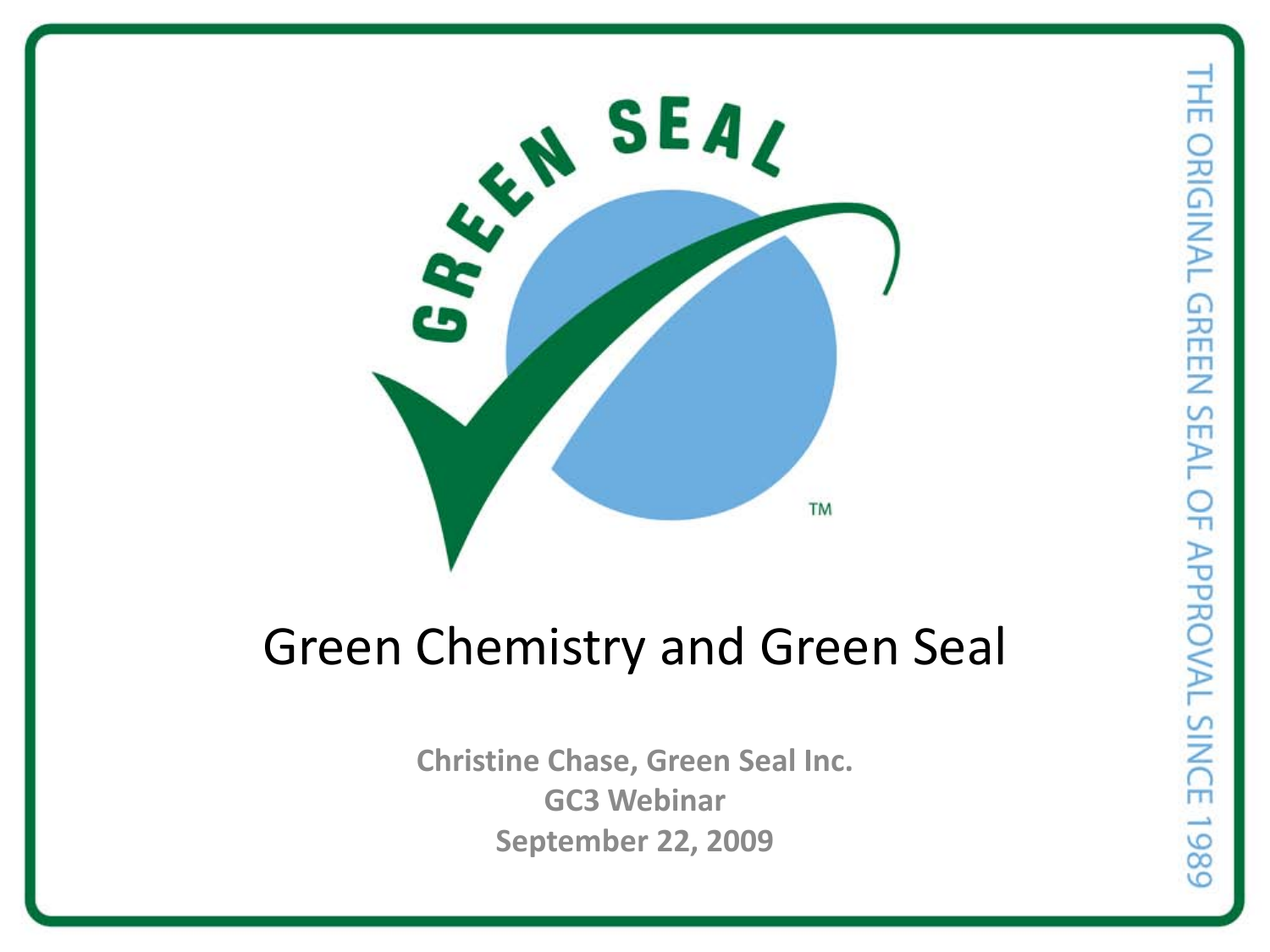# Green Seal Mission

EN SEAL

*"Green Seal is an independent, non-profit organization that uses science-based standards and the power of the marketplace to create a more sustainable world."*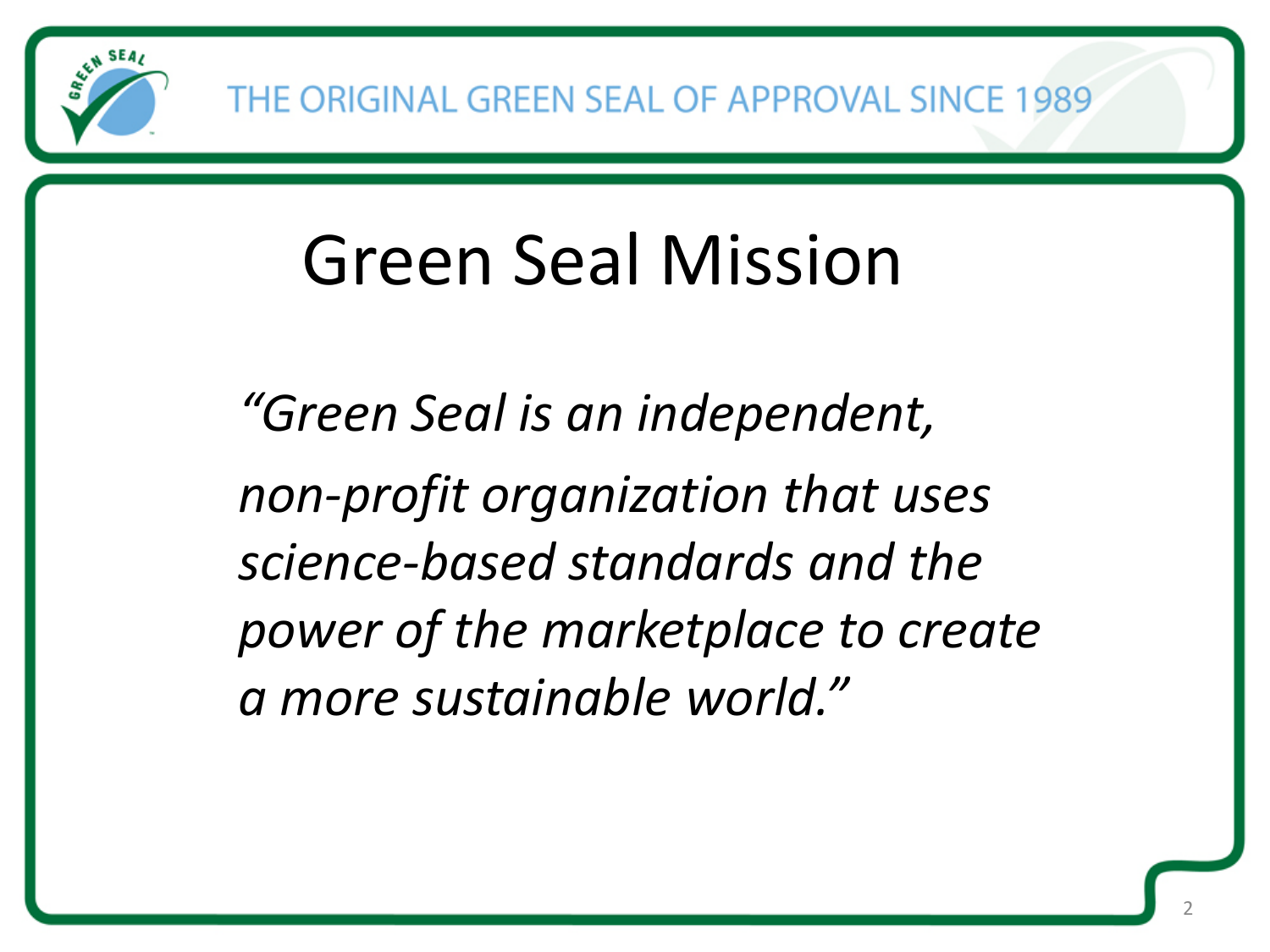## Green Seal, Inc.

EN SEAL

### **Leading US Type I Program**

- -501 (c) (3) non-profit
- -20<sup>th</sup> anniversary
- -No financial interest in products and services

1.Set environmental leadership standards 2.Certify products and services 3.Assist with greening of governments and institutions 4.Educate purchasers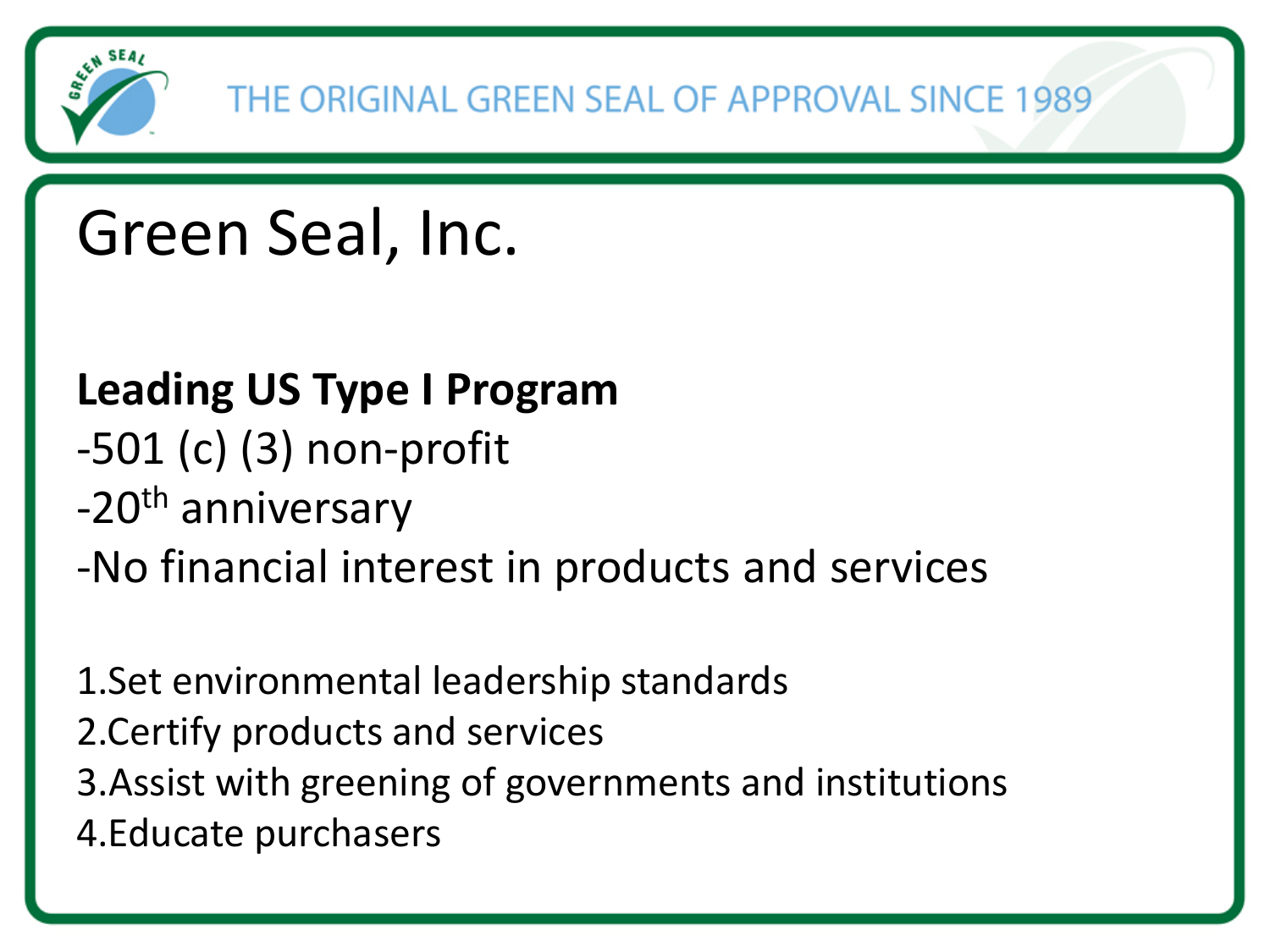### Type I Labels Incorporate Environmental and Health Considerations Throughout the Life Cycle of the Product

• Existing standards, laws, regulations

SEN SEAL

- Energy and material usage
- waste
- Ecological and human health impact

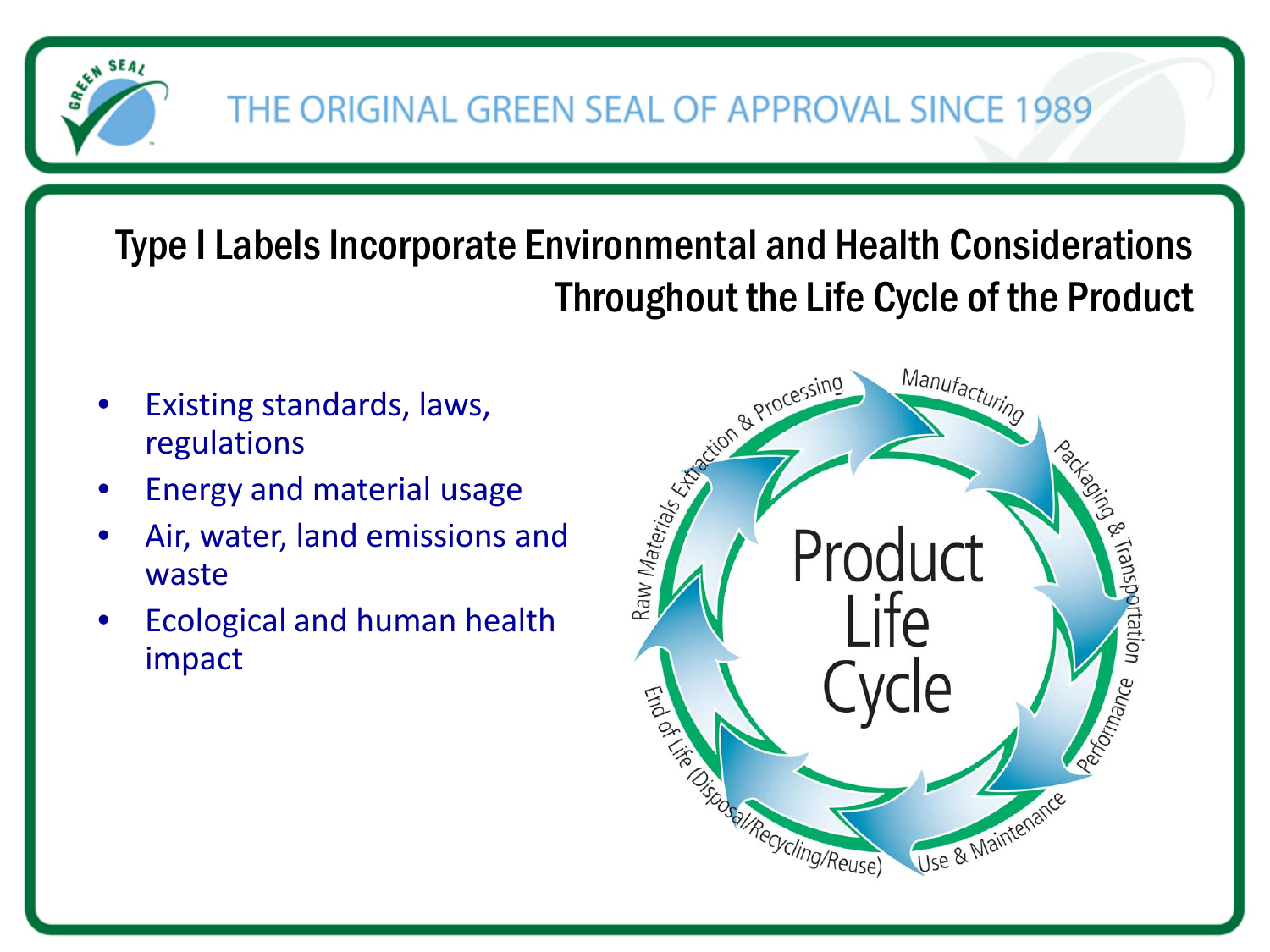

## Principles of Green Seal Leadership Standards

- Objective
- Science-based
- Transparent
- Life cycle environmental and health considerations (multi-attribute)
- Include functional performance
- Compliant with regulations and legislation
- Peer reviewed
- Attainable for leadership products
- Economically feasible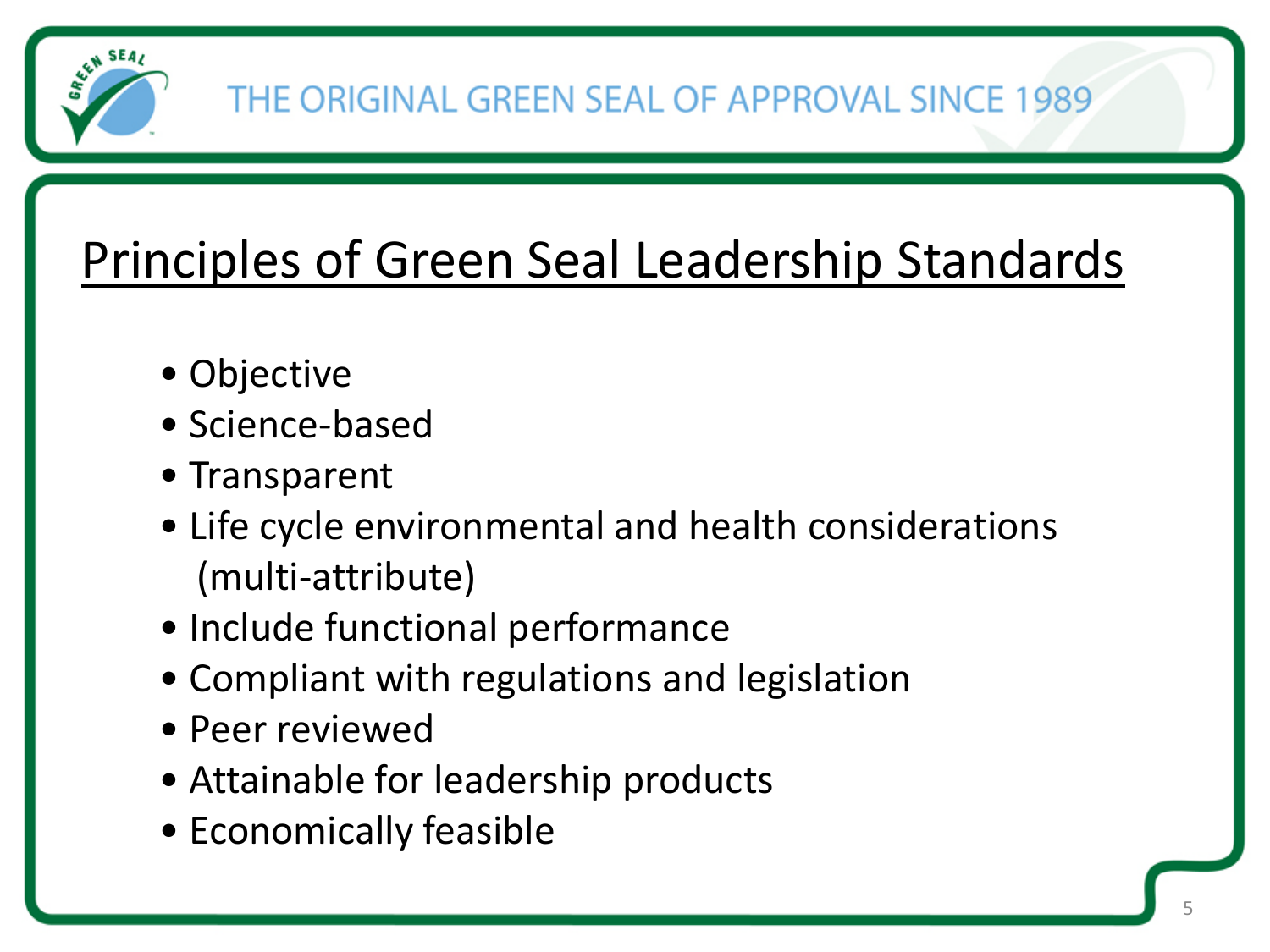

- 2. Project Proposal
- 3. Project Initiation and Notification (PIN) and Scoping
- 4. Drafting
- 5. Proposed Standard
- 6. Final Review & Approval
- 7. Issued Standard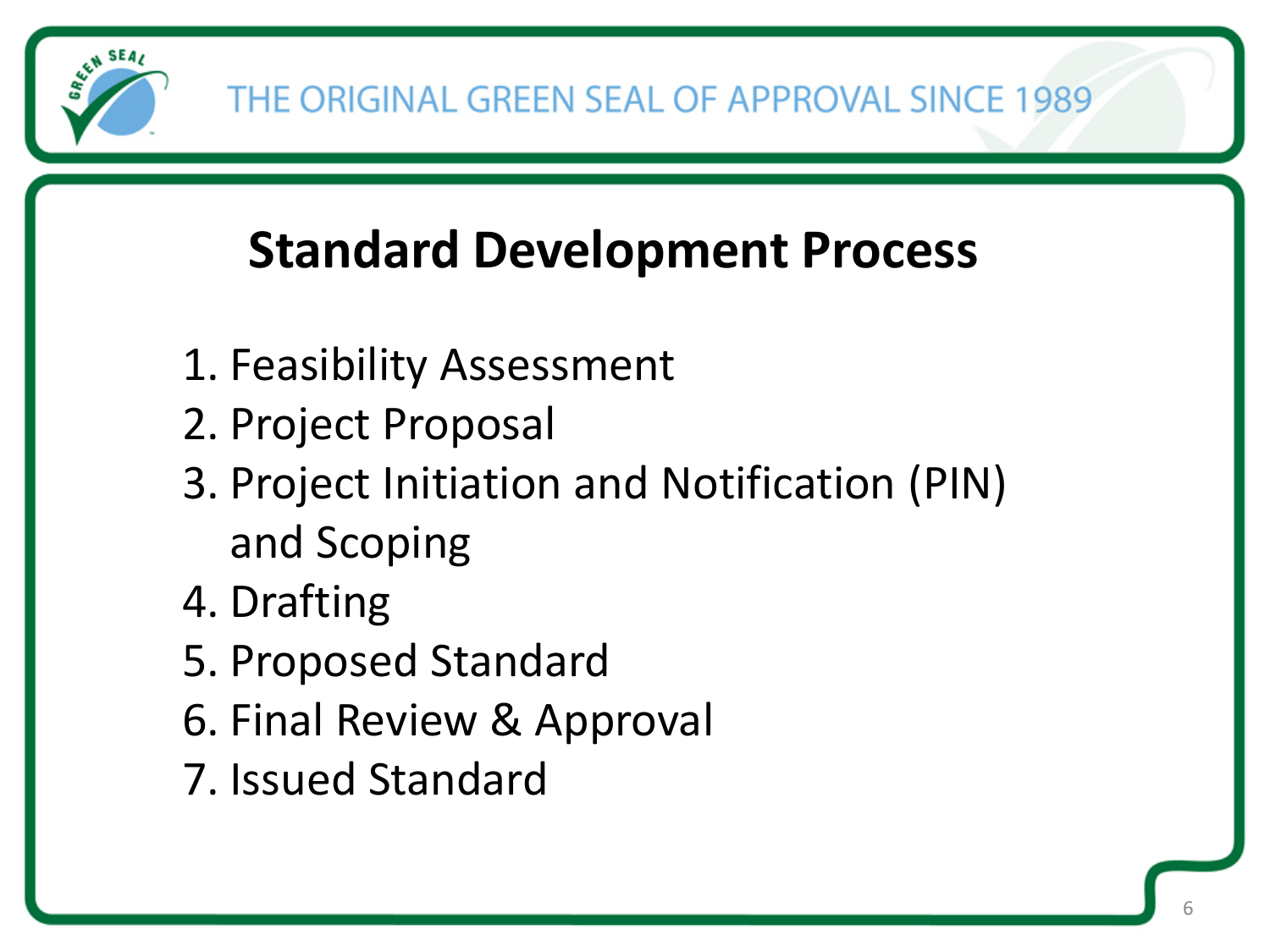

## **Green Seal Certification**

 $\checkmark$  Rigorous science-based evaluation

EN SEAL

- $\checkmark$  On-site inspections of manufacturing facilities and service locations
- $\checkmark$  Products evaluated without bias or conflict-of-interest
- $\checkmark$  Evaluation fees are fixed/flat, so no financial ties to the sales of certified products & services
- $\checkmark$  Includes review of materials (literature, labels, catalogs, website) for Federal Trade Commission (FTC) Environmental Marketing Guidelines  $\checkmark$  Protect against "greenwashing" => GS registered trademark – review for unsubstantiated environmental claims
- $\checkmark$  Certified products and services must participate in ongoing compliance monitoring (including on-site inspections) to remain certified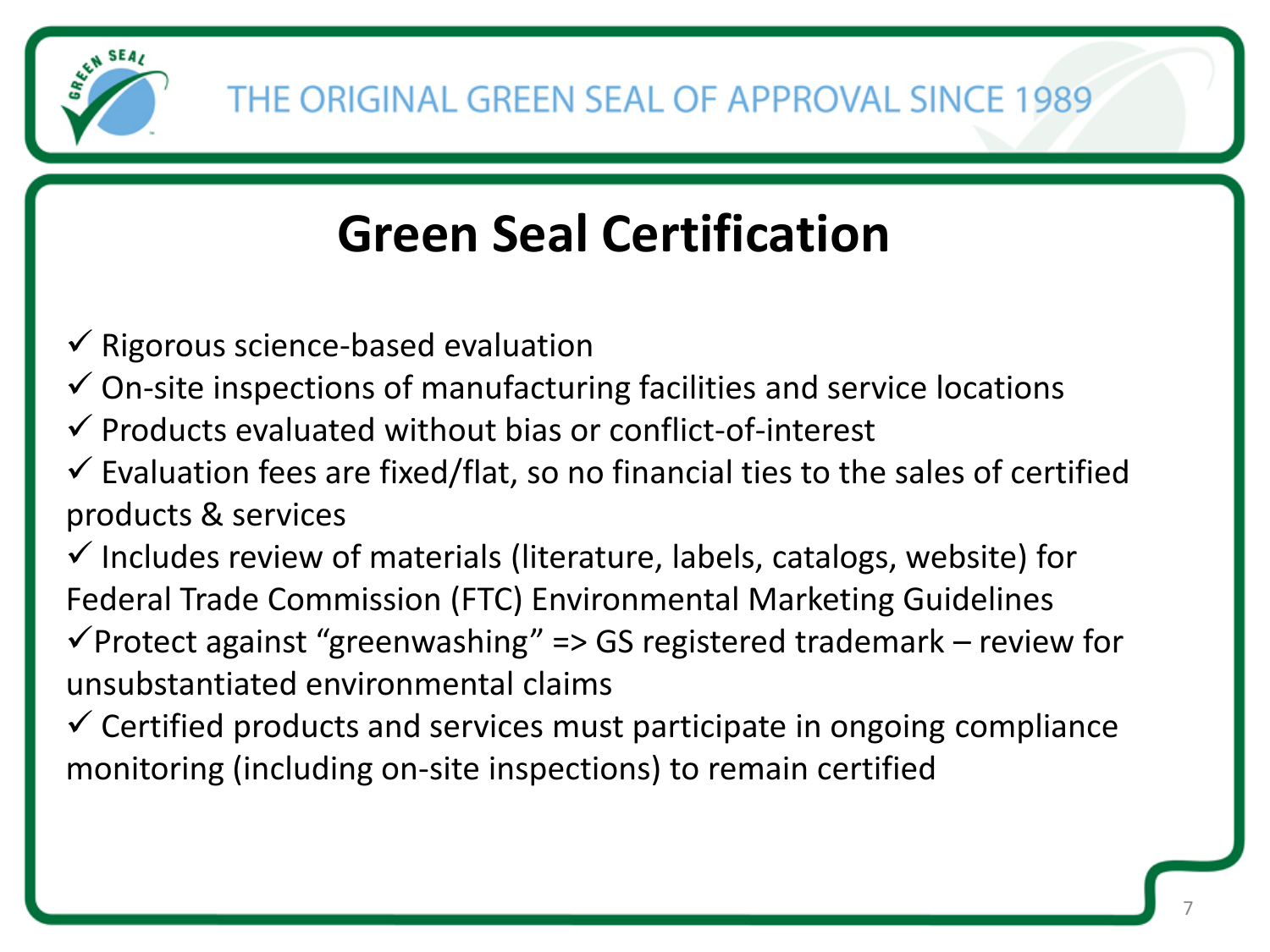## **How standards can advance green chemistry**

-Explicit, meaningful and consistent criteria -Provides a goal to work towards -Eliminates potentially harmful chemicals from marketplace -Considers life cycle of product

EN SEAL

-Differentiation and recognition in marketplace -Promotes innovation and better design -Continuous improvement–ongoing monitoring and standard revision

-Performance requirements -Packaging and labeling requirements -On-site manufacturing evaluation -Open stakeholder involvement for standard-development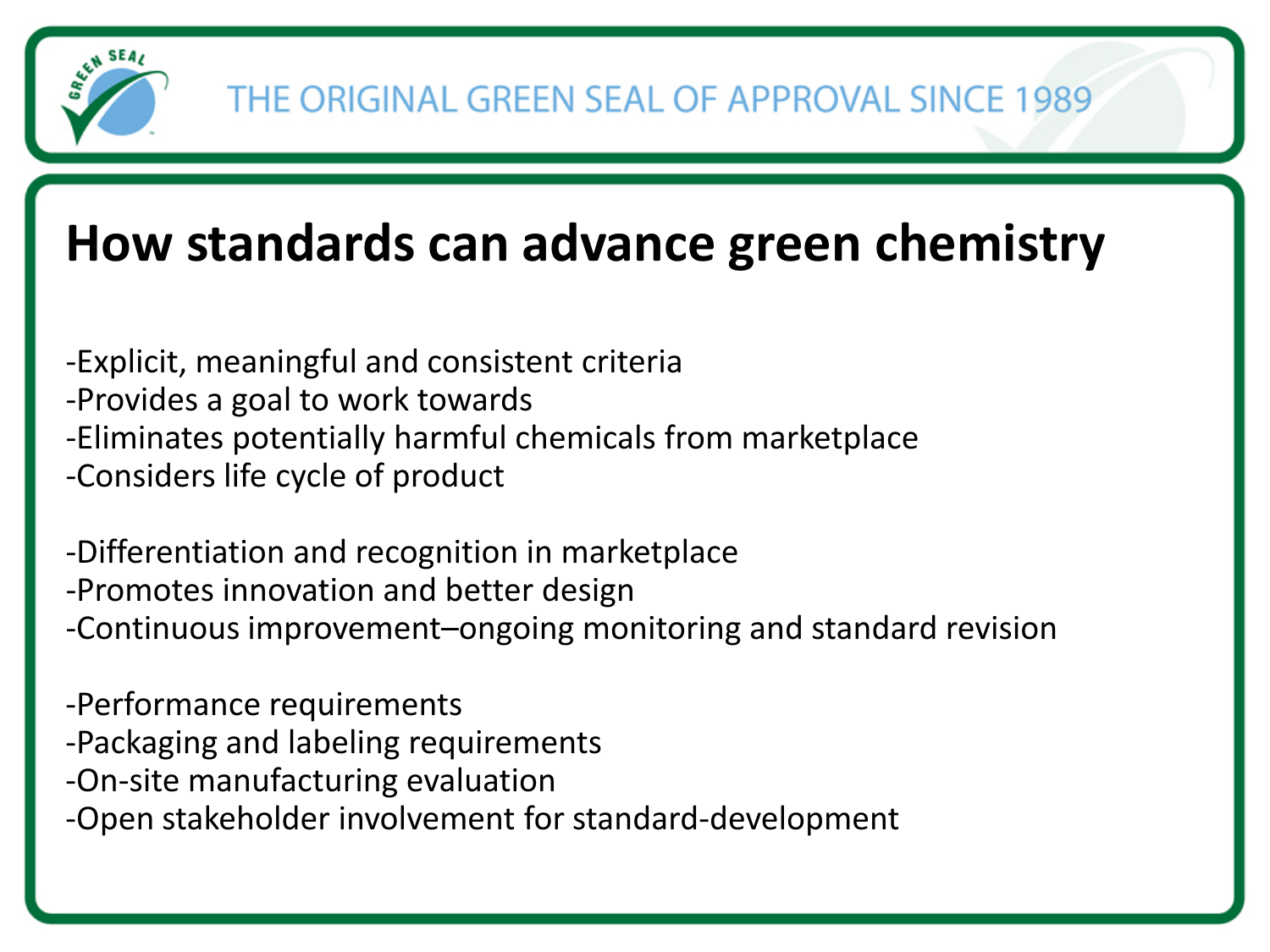

## **Green Seal Standards**

•*Cleaning Product Standards*

•GS-37 I&I Cleaners, GS-40 I&I Floor-Care Products, GS-41 I&I Hand Cleaners •*Paper Product Standards*

•GS-1 Tissue Paper\*, GS-9 Paper Towels\*, GS-35 Food Service Packaging •*Construction Materials and Equipment Standards*

•GS-13 Windows, GS-5 Compact Fluorescent Lamps (CFLs)

•*Coatings Standards*

•GS-11 Paint and Coatings, GS-47 Stains and Finishes, GS-43 Recycled Content Latex Paint

•*Household Products Standards*

•GS-8 Household Cleaners, GS-44 Soaps, Cleansers and Shower Products

•GS-42 Commercial Cleaning Service •GS-49 Residential Cleaning Service\*

- •GS-33 Lodging Property Standard
- •GS-46 Restaurants and Food Service (ANSI-standard)

GREEN SEAL™ ENVIRONMENTAL STANDARD FOR **SOAPS, CLEANSERS, AND SHOWER PRODUCTS** 

*\*Under development*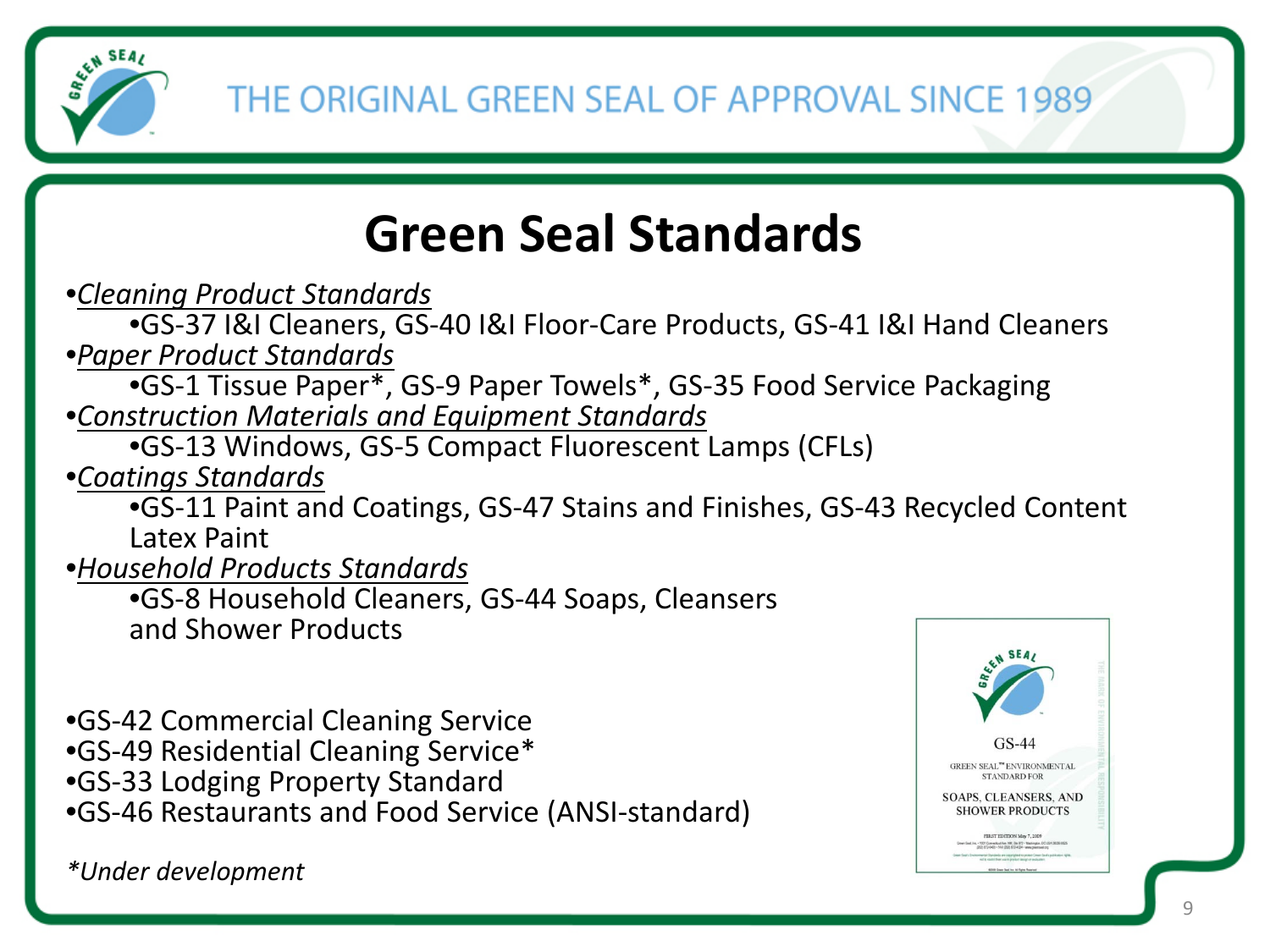

# Who governs ecolabels?

International guidance:

-ISO 14020 Environmental labels and declarations – General principles

-ISO 14024 Type I Environmental labeling – Principles and procedures

-Global Ecolabelling Network membership (*Green Seal is the only US member of GEN, includes peer- review of program*)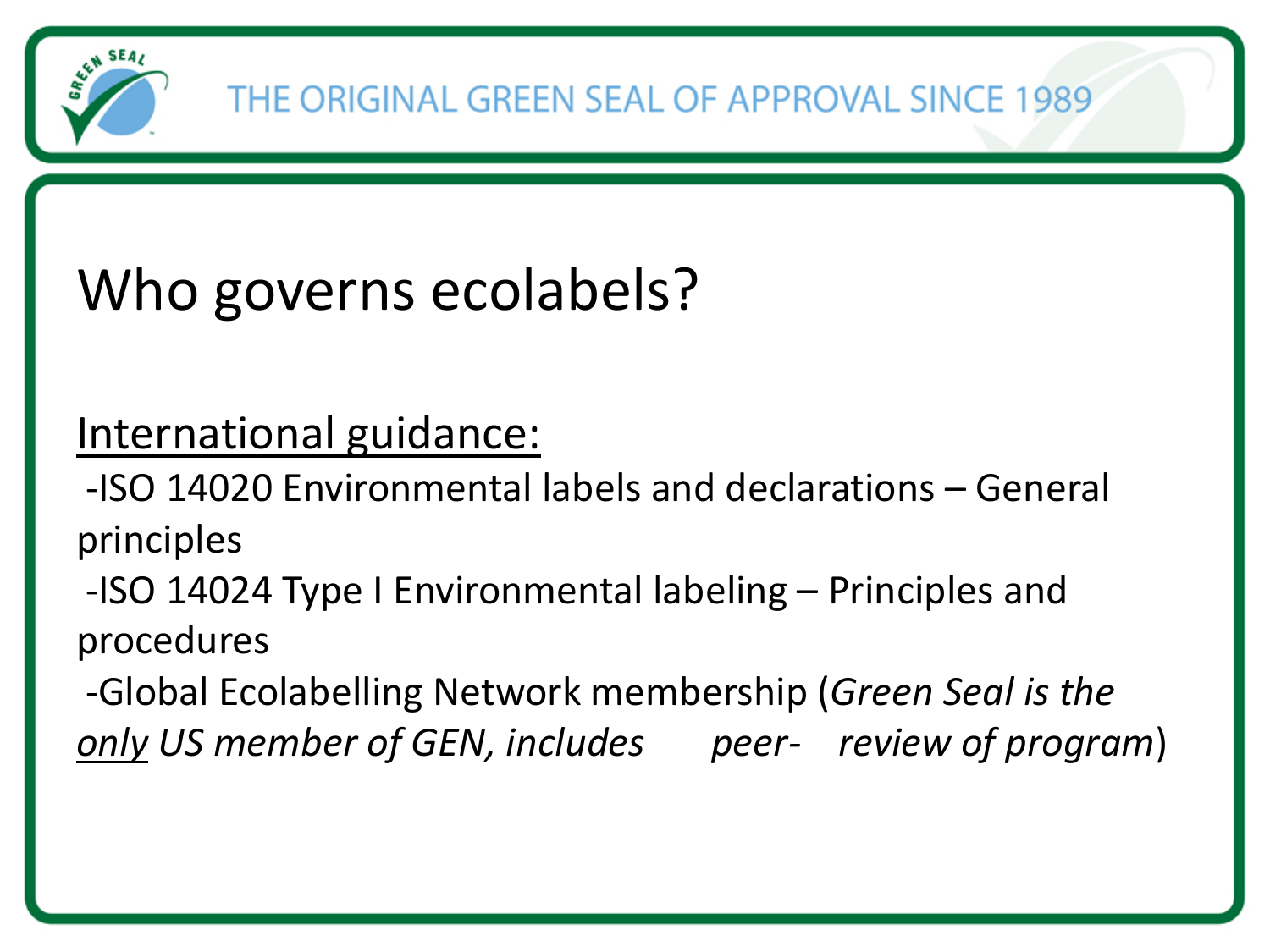

## Who governs ecolabels?

### National guidance:

-American National Standards Institute (ANSI)

(*Green Seal is the only ANSI-accredited Type I ecolabel in North America)*

- -EPA criteria for third-party certifiers
- -Consumers Union criteria for "What Makes a Good Ecolabel" -FTC Environmental Marketing Guidelines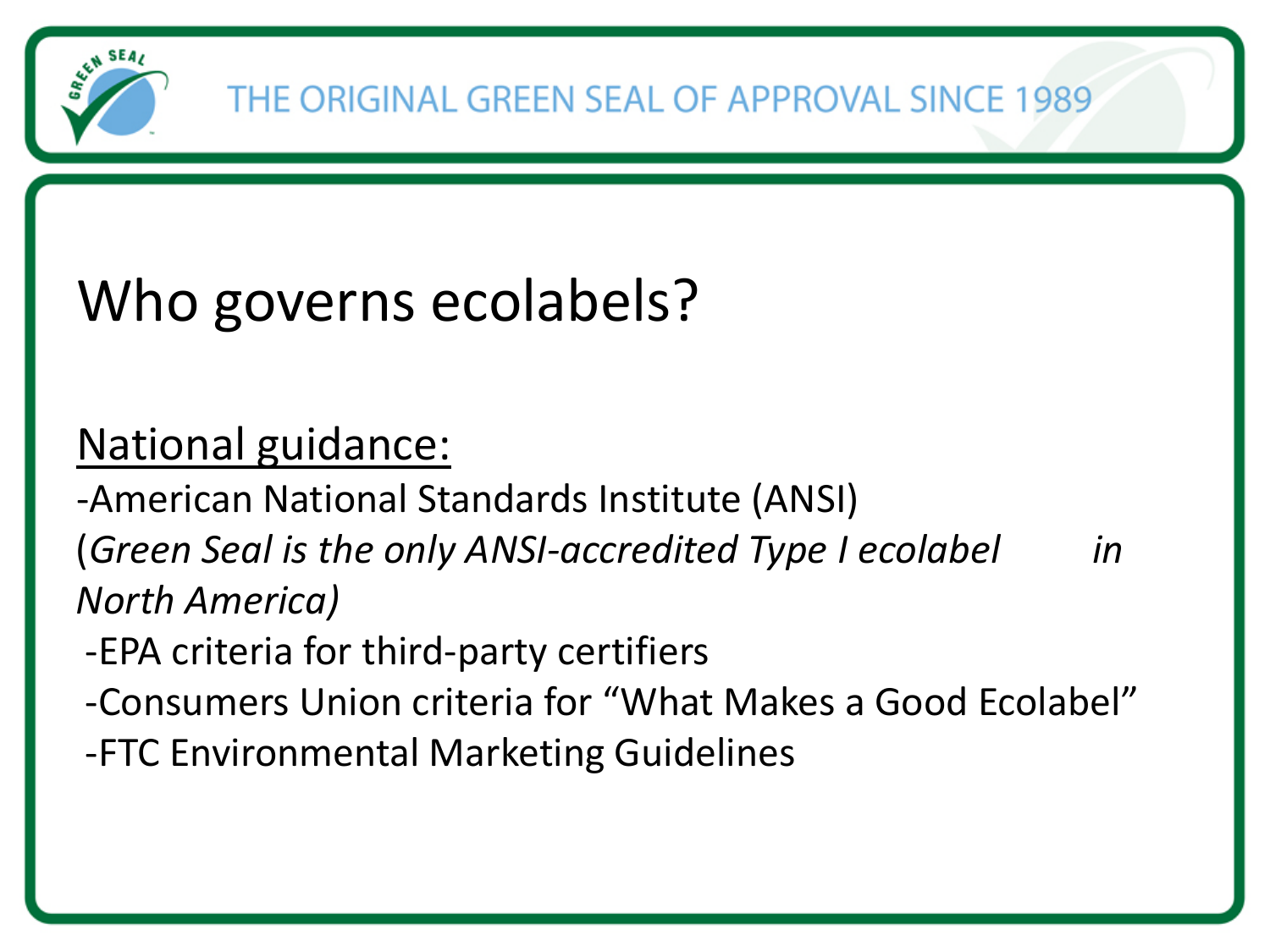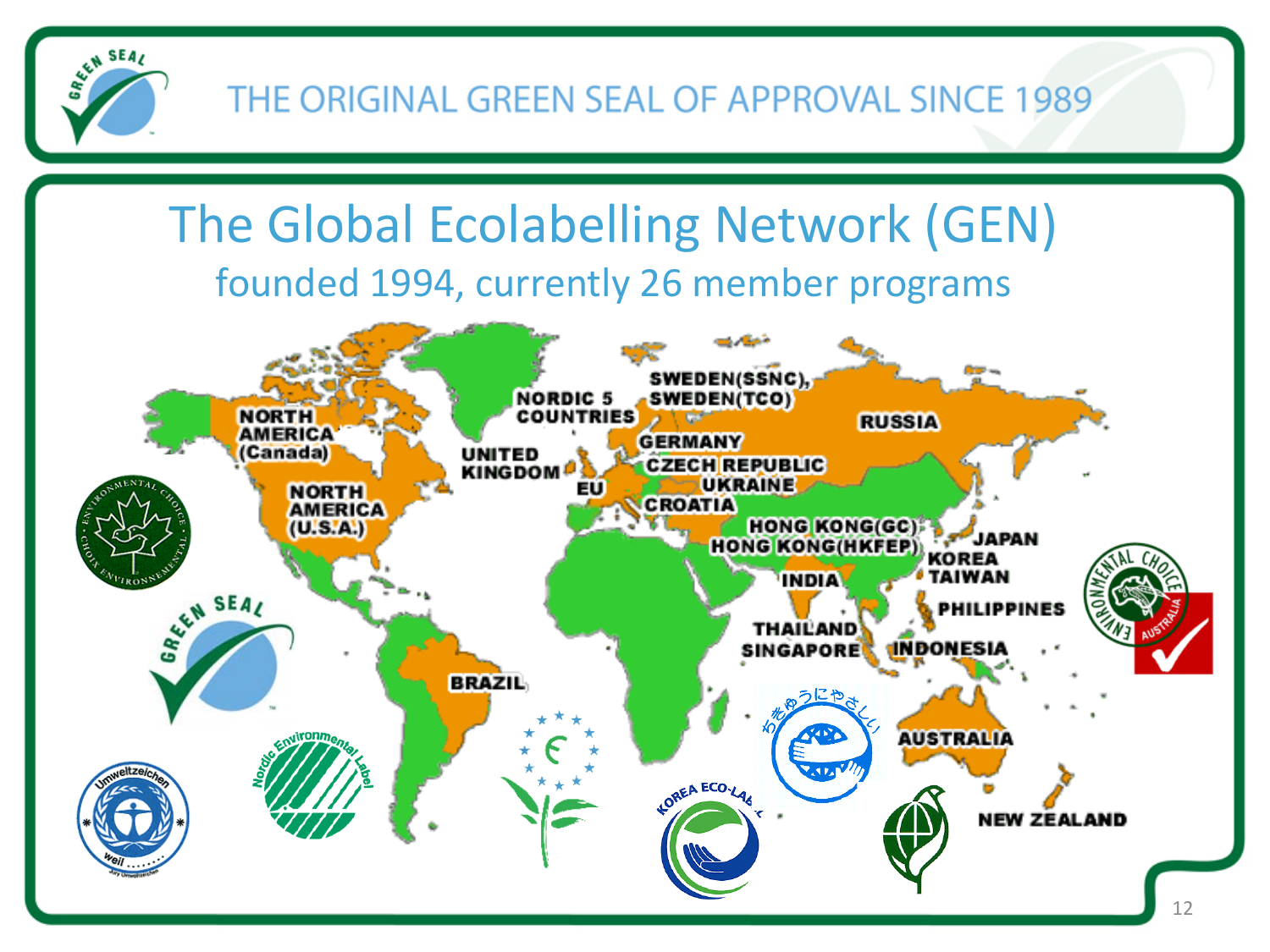

#### **Credible 3rd-Party Ecolabels…**

#### **McGraw\_Hill CONSTRUCTION**

The McGraw-Hill SmartMarket Report (2008) identified 8 green product standards and certification programs as the primary market movers.

- **Energy Star**
- **WaterSense**
- **Cradle to Cradle**
- **GreenGuard**
- **Green Seal**
- **GreenSpec Directory**
- **Forest Stewardship Council**
- **Sustainable Forestry Initiative**



Table 2. Knowledge, Awareness of Green Building Product Standards, Certifications Among Industry Players (A/E Firms, Contractors, Owners)\*

| Program                 | <b>Percent</b> |
|-------------------------|----------------|
| <b>ENERGY STAR</b>      | 83%            |
| GreenSpec               | 21%            |
| <b>FSC</b>              | 21%            |
| <b>Green Seal</b>       | 19%            |
| <b>SFI</b>              | 18%            |
| <b>Cradle to Cradle</b> | 16%            |
| <b>GREENGUARD</b>       | 14%            |
| WaterSense              | 14%            |

\*\*\*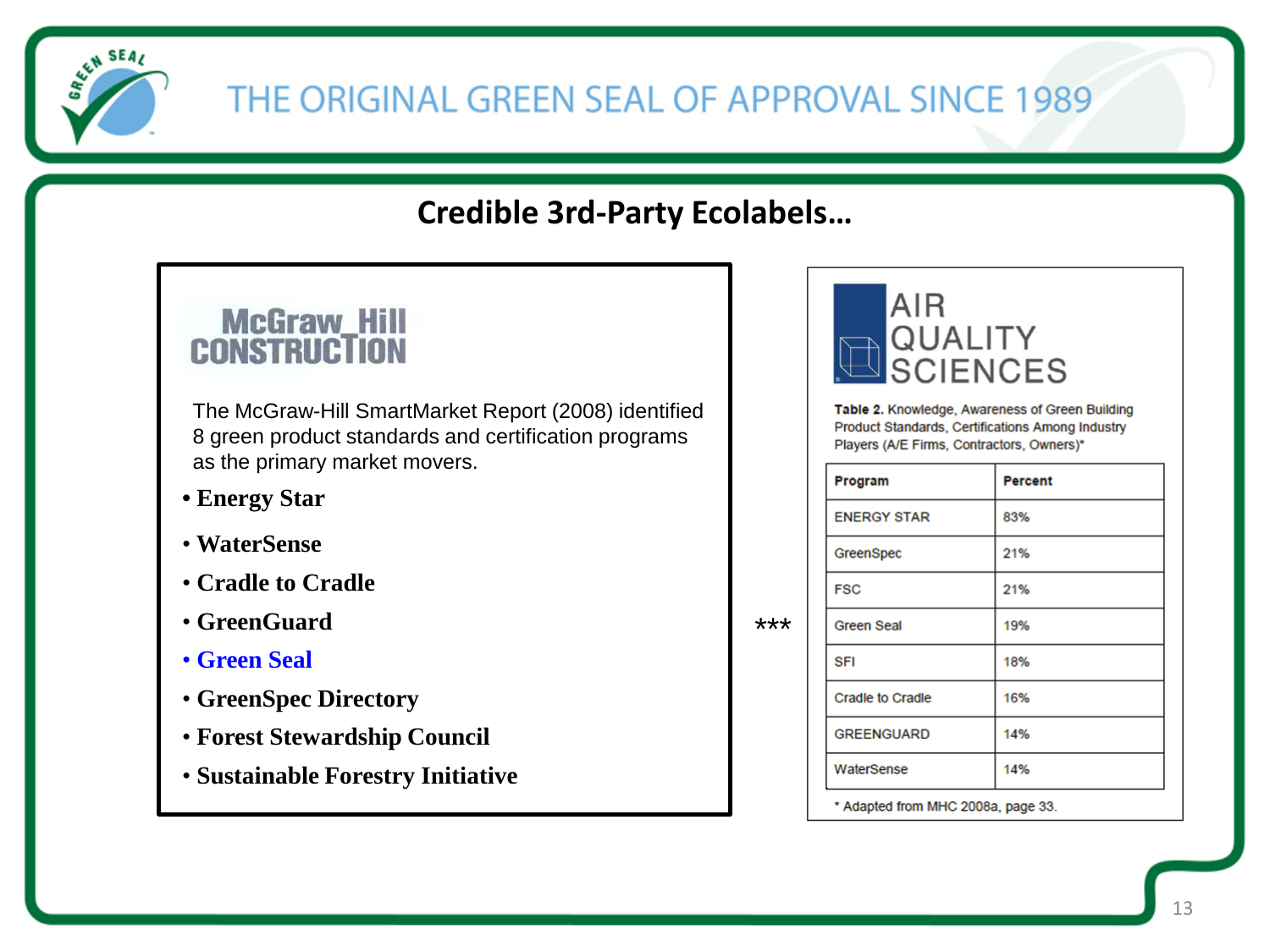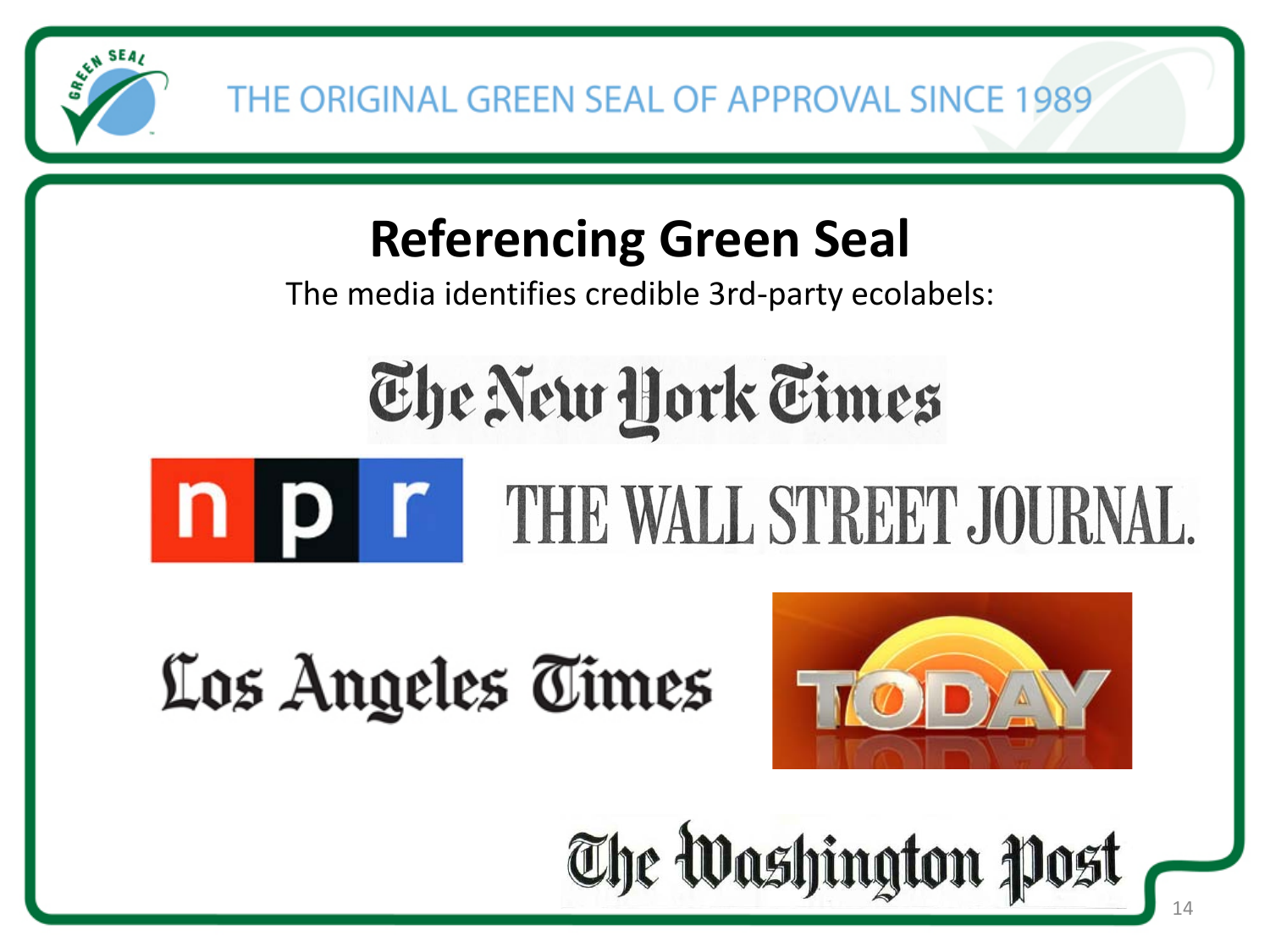

# Reduced Greenhouse Gas Emissions of a BRONZE Certified Property

#### **Energy = 345 tons GHG reduced annually**

From just 50% replacement of lights, using occupancy sensors in 10% of facility, and implementing an effective preventive maintenance program for heating and cooling systems.

### **Water = 5.76 tons of GHG reduced annually**

From replacing faucets and showerheads and beginning to replace toilets

### **Waste = 17.5 tons of GHG reduced annually**

From just recycling paper, plastic, glass, and metal and double-sided copying

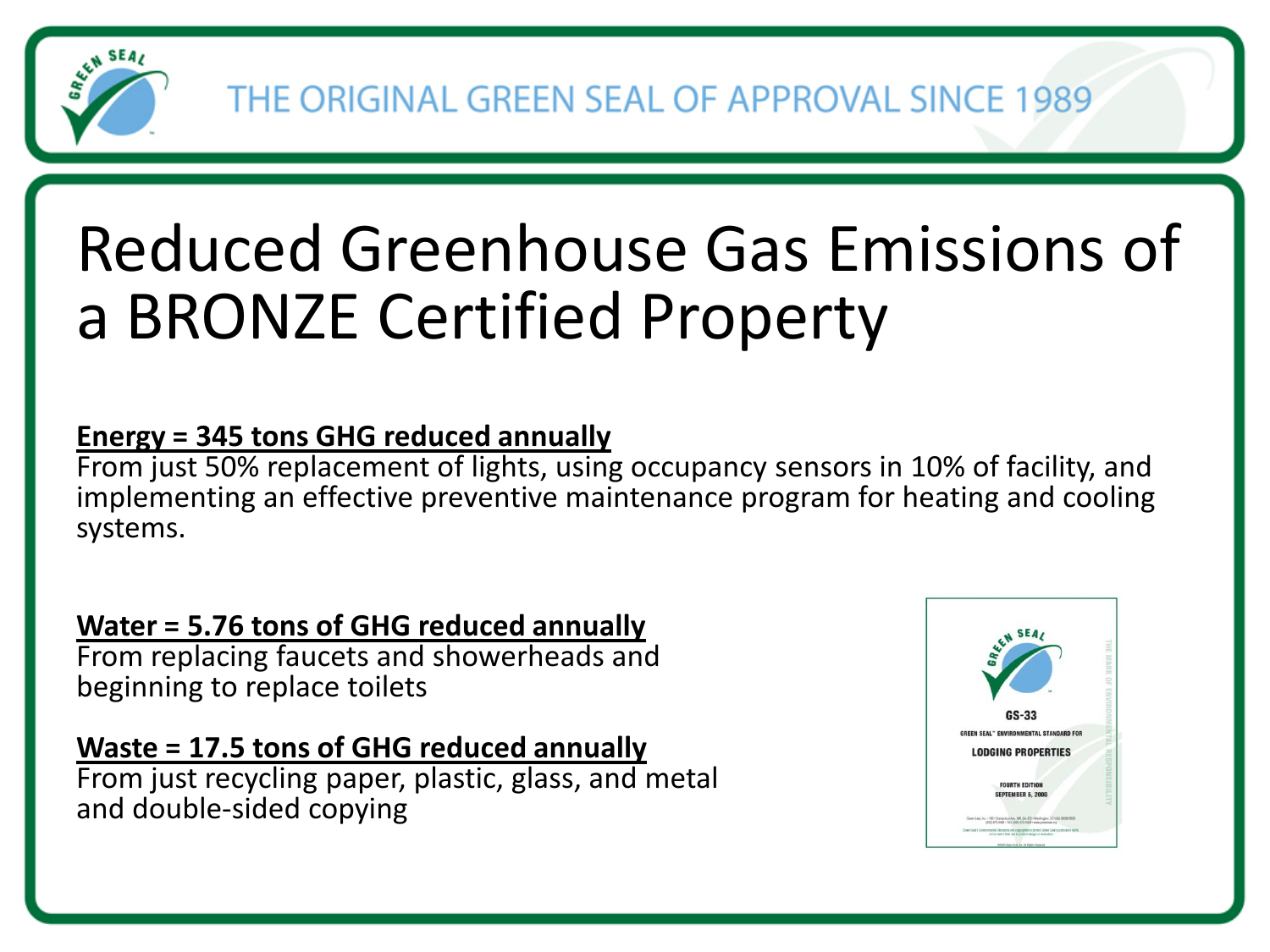